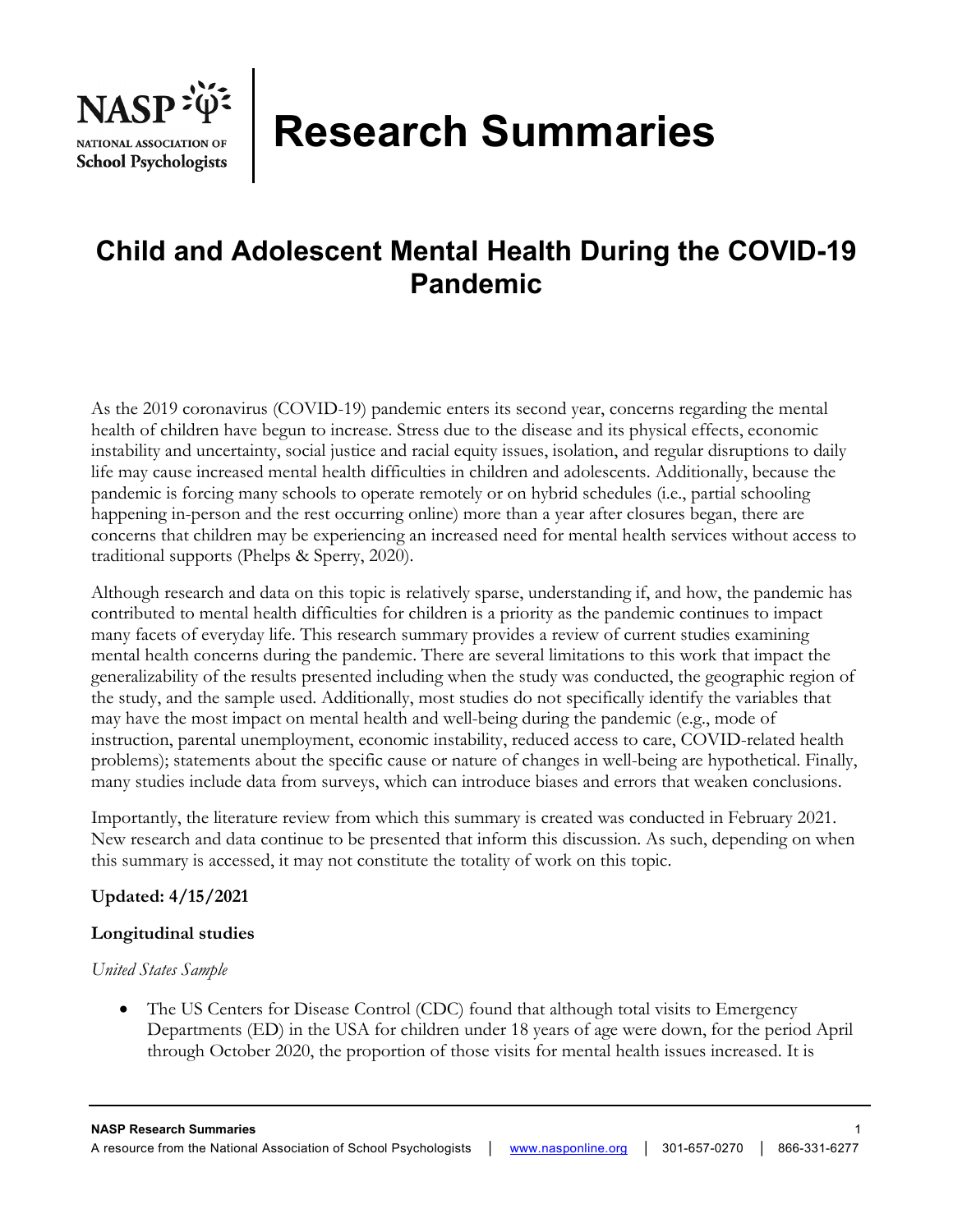unknown whether the results reflect increased mental health problems among youth or a factor of the lower incidence of total ED visits (Leeb et al., 2020).

- A sample of 238 adolescents and their parents in the United States were surveyed. Researchers found that significant increases in self-reported anxiety, depression, and sluggish cognitive tempo, as well as parent-reported inattention, and oppositionality were present when comparing May and June 2020 to pre-pandemic levels. However, all symptom levels returned to pre-pandemic levels except inattention by August 2020 (Breaux et al., 2021).
- The US Centers for Disease Control (CDC) found no change in the number of weekly suicide deaths when comparing 2020 (data through October) to rates observed in 2016-2019 (Rossen et al., 2021).
- Behavioral inhibition in toddlerhood and social wariness in childhood predicted increased anxiety following COVID-19 pandemic lockdowns in a sample of 291 young adults from Maryland who completed measures in April and May 2020 (Zeytinoglu et al., 2021).
- A sample of 90 young adults from Los Angeles (18 to 25 years old) in a risk reduction program for homelessness were administered surveys between April and July 2020. 48% reported some mental health symptoms and, among those who used substances prior to the pandemic,  $16\%$ -28% reported increased use of alcohol, tobacco, or marijuana. It was not reported what percentage decreased their use of substances (Tucker, D'Amico, Pedersen, Garvey, Rodriguez, & Klein, 2020).
- In a majority Hispanic sample, adolescents who self-reported higher levels of mental health problems before the pandemic showed reduced internalizing, externalizing, and total problems up to three months after stay-at-home orders were implemented. Other adolescents showed significant reductions in internalizing and total problems (Penner, Ortiz, & Sharp, 2021).

# *International Sample*

- Researchers in Australia found that parents' pre-existing health conditions, environmental stressors, and a pre-existing diagnosis of Attention-Deficit Hyperactivity Disorder (ADHD) or Autism Spectrum Disorder (ASD) was associated with greater anxiety and depression symptoms during April 2020 in children. However, when compared to pre-pandemic levels, no differences were observed (Westrupp et al., 2020). \*
- Researchers in the Netherlands found that while parent anxiety, depression, and hostility increased, there was a graduate decrease in internalizing and externalizing symptoms during stayat-home orders. Changes in parental symptoms and children's externalizing symptoms were mediated by perceived stress with higher ratings of stress pre-pandemic were associated with increased symptoms (Achterberg, Dobbelaar, Doer, & Crone, 2021).

#### **Cross-sectional studies**

*United States Sample*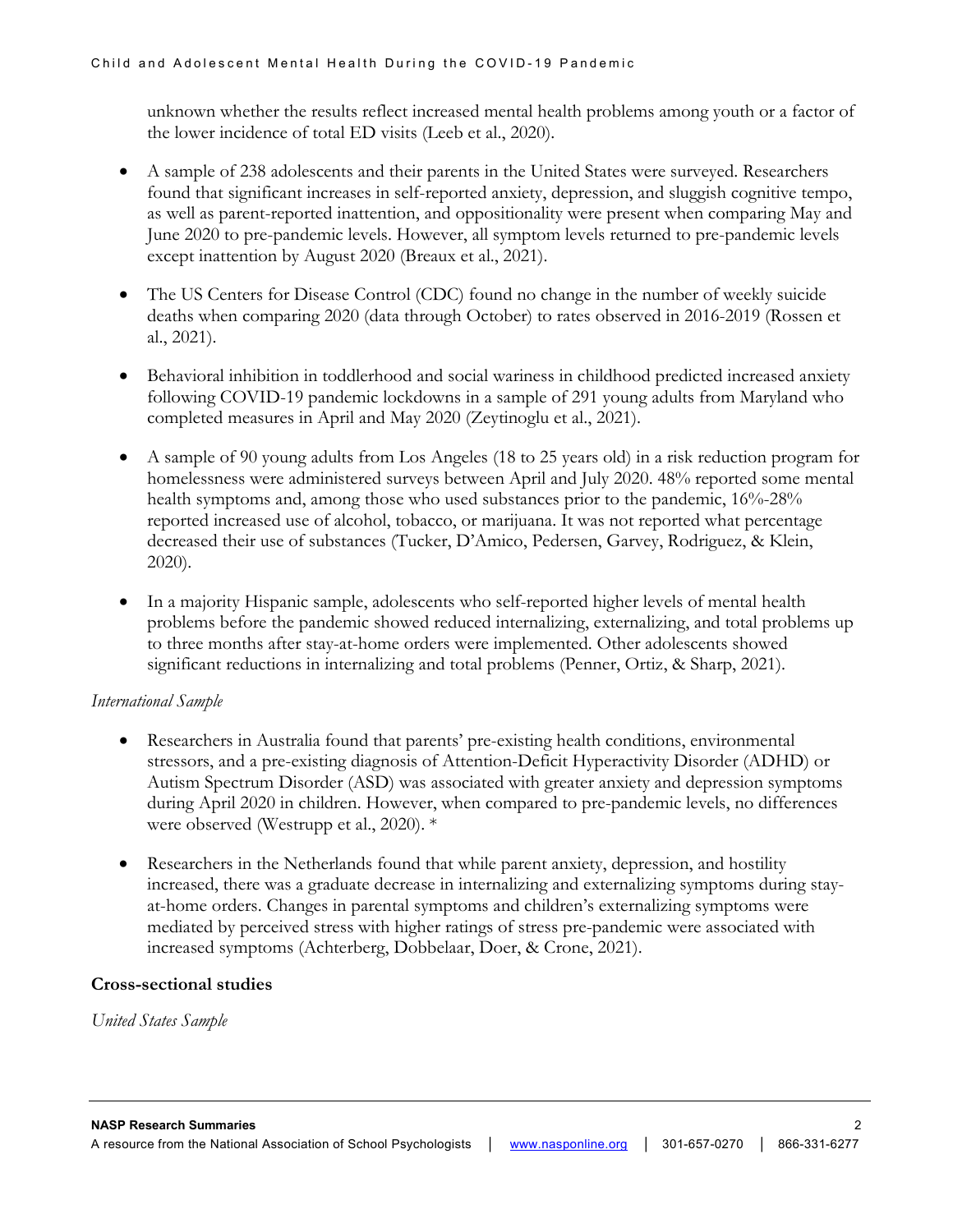- In a subsample of parents surveyed between March 15 and March 17, 2020 in New York City, 45.6% observed signs of distress in their children, though the majority said such distress was manageable (Rosen et al., 2020). \*
- The US Centers for Disease Control (CDC) found that children ages 5 to 7 years who received virtual instruction had worsening mental or emotional health when compared to those who received combined or face-to-face instruction. The study was conducted in October and November 2020 and consisted of a sample of 1,561 parents who reported on their children's wellbeing. Importantly, the majority (no less than 75%) of children had better or no change in mental or emotional health regardless of mode of instruction (Verlenden et al., 2021).
- In a sample of preschoolers assessed for mental health issues during stay-at-home orders in California showed elevated depression and externalizing symptoms compared to pre-pandemic norms. No pre-pandemic data was collected as part of this study. Family routines were protective even after controlling for income, food insecurity, and maternal depression and stress (Glynn, Davis, Luby, Baram, & Sandman, 2021).

# *International Sample*

- In a review of studies on children's mental health during the pandemic, conducted in the summer of 2020, the authors found that studies indicated high rates of anxiety, depression, and posttraumatic stress symptoms. No conclusions are made as to whether these rates reflected significant increases when compared to rates prior to the pandemic. Additionally, the location, sample characteristics, timing, and methodology of the studies in the review vary greatly (de Miranda, da Silva Athanasio, de Sena Oliveira, & Silva, 2020).
- Self-reported mental health ratings declined, indicating worsening mental health, from pre- to post-pandemic in a survey of Canadian adolescents and young adults conducted in April 2020. However, self-reported substance use declined for this sample during that time (Hawke et al., 2020a).
- Canadian adolescents and young adults with pre-existing health conditions and/or symptoms associated with COVID-19 were more likely to meet screening criteria for an anxiety disorder or depression compared to those without a physical health condition. Additionally, for those with a physical health condition, greater declines in mental health were observed during the pandemic when compared to the 3 months prior to the pandemic (Hawke et al., 2020b).
- In a sample of 381 families from Australia, New Zealand, UK, USA, and Canada pandemic stress, parent mental health concerns, harsh parenting behaviors, and low family cohesion predicted declines in child mental health from before the pandemic. This survey occurred mid-April to mid-May 2020 (Whittle, Bray, Lin, & Schwartz, 2020). \*
- In a comparison between gender diverse youth and cisgender youth from Canada, researchers found that gender diverse youth experienced more mental health unmet needs and greater substance use during the early pandemic period (Hawke, Hayes, Darnay, & Henderson, 2021).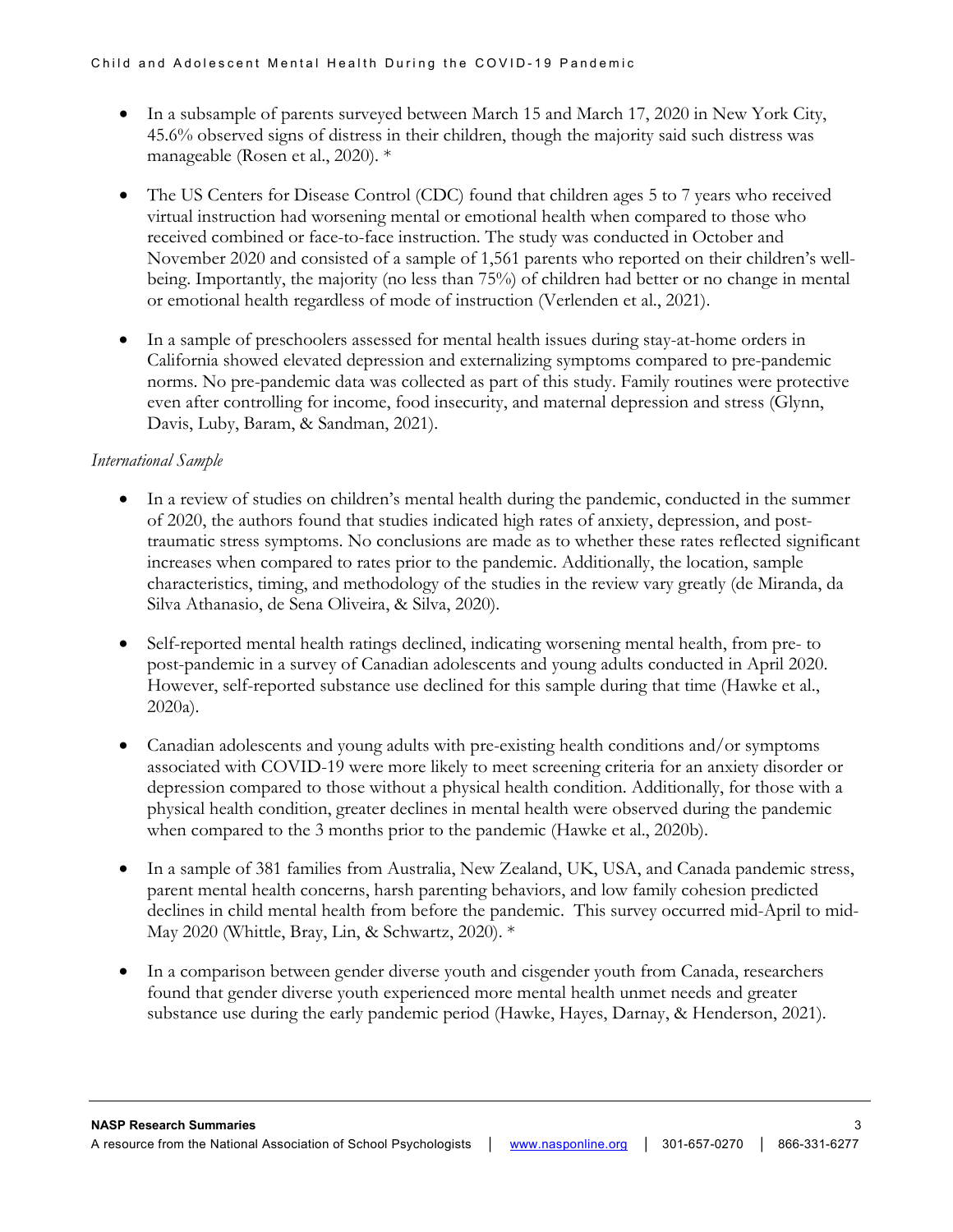- A sample of 1054 Canadian adolescents self-reported their retrospective substance use prior to the pandemic and during April 2020. For substances asked about (i.e., alcohol, vaping, and marijuana) the percentage of users decreased but the frequency of use increased (Dumas, Ellis, & Litt, 2020).
- A survey conducted in February and March of 2020 found that among Chinese students in grades 2 through 6, 22.6% reported depressive symptoms and 18.9% reported anxiety symptoms. Although the authors note this is an increased prevalence compared to surveys conducted prior to the pandemic, no direct comparison is made (Xie, Xue, Zhou, Zhu, Liu, Zhang, & Song, 2020).
- A survey of Chinese high school students, conducted in early March 2020, found that 43.7% endorsed depressive symptoms, 37.4% endorsed anxiety symptoms, and 31.3% endorsed some combination of both anxiety and depression symptoms. This is higher than rates for anxiety and depression symptoms found in other studies conducted prior to the pandemic, though it is unknown whether such increases are significant (Zhou et al., 2020).
- A survey of 3613 Chinese students, aged 7 to 18 years, taken during the pandemic showed that 22.28% reported clinical levels of depression, a higher rate than was typically found prior to the pandemic (Duan, Shao, Wang, Huang, Miao, Yang, & Zhu, 2020).
- In a sample of 310 Chinese children ages 3 to 18 years, surveyed in February 2020, the most observed mental health symptoms were: clinginess (37%), inattention (33%), irritability (32%), worry (28%), and obsessive requests for updates (27%). No comparison to pre-pandemic rates were presented (Jiao et al., 2020).
- A survey of 1264 Chinese primary school students conducted in February and March 2020 found the following prevalence rates of behavior problems: conduct problems (7.0%), peer problems (6.6%), hyperactivity-inattention (6.3%) and emotional problems (4.7%). Those children with anxiety symptoms were found to have an increased likelihood of total difficulty. No comparison is made to rates of pre-pandemic behavior problems (Liu et al., 2021).
- In a sample of 4342 Chinese primary and secondary school students surveyed in March 2020, researchers found that symptoms of anxiety, depression, and stress were most prevalent. However, participants were mostly satisfied with their life and 21.4% became more satisfied during school closures (Tang, Xiang, Cheung, & Xiang, 2021).
- Among a sample of 1500 high school students from Ecuador who were surveyed in April 2020, 68% reported feeling happy, while 16% had scores that indicated major depression (Asanov, Flores, McKenzie, Mensmann, & Schulte, 2020).
- Researchers in Canada found that between 67% and 70% of youth, depending on the age group, experienced a deterioration in one mental health domain (e.g., anxiety, irritability). However, between 19% and 31% depending on the age group experienced improvement in one mental health domain (Cost et al., 2021).
- In a sample of youth with physical and intellectual disabilities assessed between June and July 2020, 61% reported a reduction in physical activity while 90% reported a negative impact on mental health including behavior, mood, and social and learning difficulties (Theis, Campbell, De Leeuw, Owen, Schenke, 2021).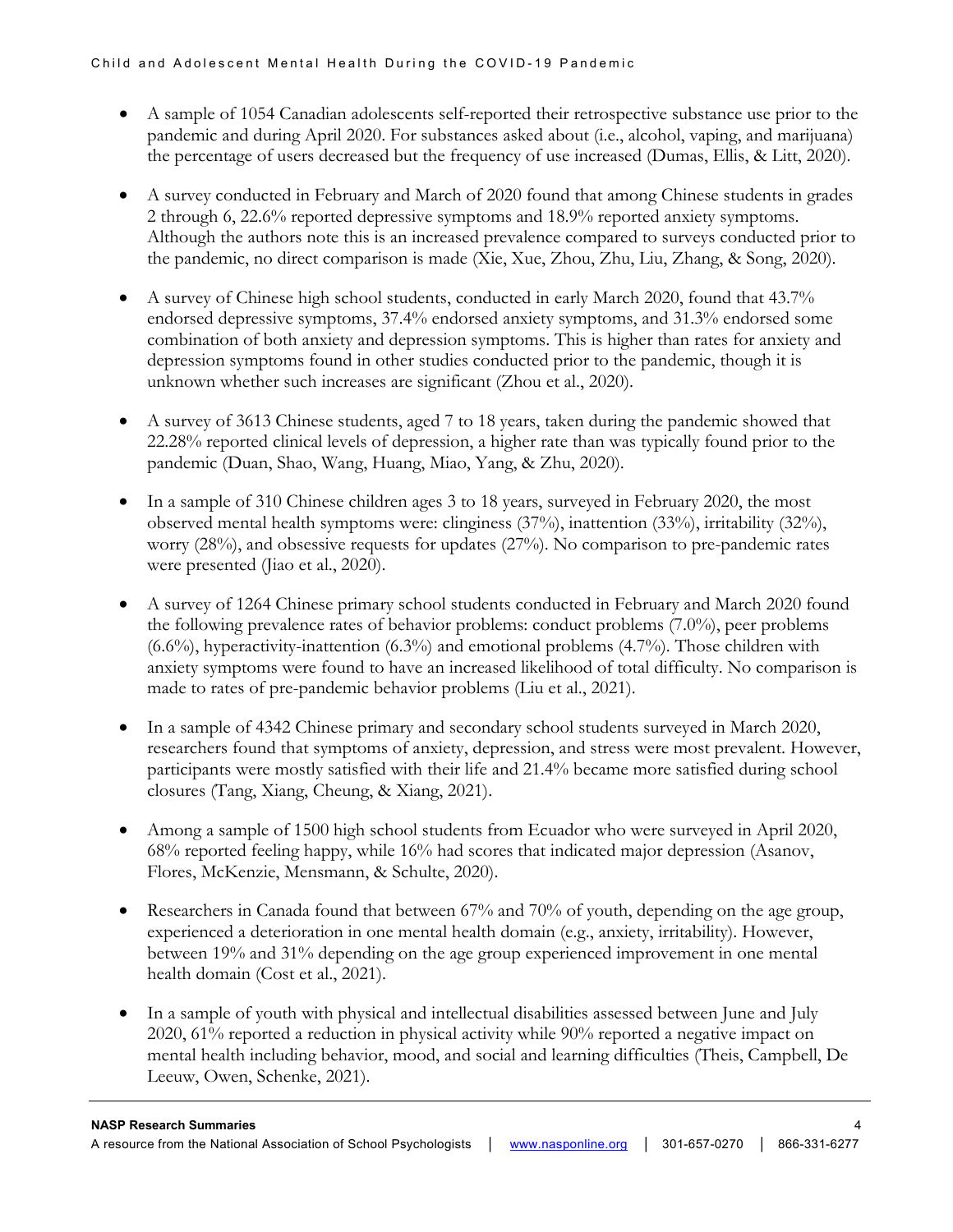# **Studies on suicide rates**

#### *United States Sample*

- An examination of suicide death rates during the pandemic period (i.e., March through May 2020) in Massachusetts found no difference when those rates were compared to the same period in 2019. This study included individuals of all ages, but no differences in the findings were observed by age (Faust, Shah, Du, Li, Lin, & Krumholz, 2021).
- Suicide ideation and attempt rates in 9092 youth who presented to pediatric emergency departments from January to July 2020 were compared to rates from January to July 2019. Although significant increases in rates were observed for certain months in 2020 (i.e., higher proportion of individuals in emergency departments indicating suicidal ideation and attempts), compared to 2019, it is unclear whether these increases represented higher rates of these behaviors in the community or were due a lower frequency of total emergency department visits during those months (Hill, Rufino, Kurian, Saxena, Saxena, & Williams, 2021).
- The average number of weekly Emergency Department visits for suicide ideation, attempt, and self-harm in youth under 18 years old increased for the 4-week period from December  $15<sup>th</sup>$ , 2020 to January  $16<sup>th</sup>$ , 2021 when compared to the same period in 2019-2020. This accounted for the reduced overall number of Emergency Department visits (Adjemian et al., 2021).

#### *International Sample*

• The suicide rate (i.e., the number of suicides per month) among Japanese youth under 20 years old was unchanged for the months March through May when comparing 2018, 2019, and 2020. This period (i.e., March through May) coincided with school closures in Japan. Initial school closures in Japan, due to the COVID-19 pandemic, did not impact suicide rates (Isumi, Doi, Yamaoka, Takahasi, & Fujiwara, 2020).

\* Paper accessed as a preprint prior to publication.

# **REFERENCES**

Achterberg, M., Dobbelaar, S., Boer, O. D., & Crone, E. A. (2021). Perceived stress as mediator for longitudinal effects of the COVID-19 lockdown on wellbeing of parents and children. *Scientific Reports*, *11*, 1-14. doi: 10.1038/s41598-021-81720-8

Adjemian, J., Hartnett, K. P., Kite-Powell, A., DeVies, J., Azondekon, R., Radhakrishnan, L., … & Rodgers, L. (2021). Update: COVID-19 Pandemic–Associated Changes in Emergency Department Visits — United States, December 2020–January 2021. *Morbidity and Mortality Weekly Report*, *70*, 552-556. doi: 10.15585/mmwr.mm7015a3

Asanov, I., Flores, F., McKenzie, D., Mensmann, M., & Schulte, M. (2021). Remote-learning, time-use, and mental health of Ecuadorian high-school students during the COVID-19 quarantine. *World Development*, *138*, 105225. doi: 10.1016/j.worlddev.2020.105225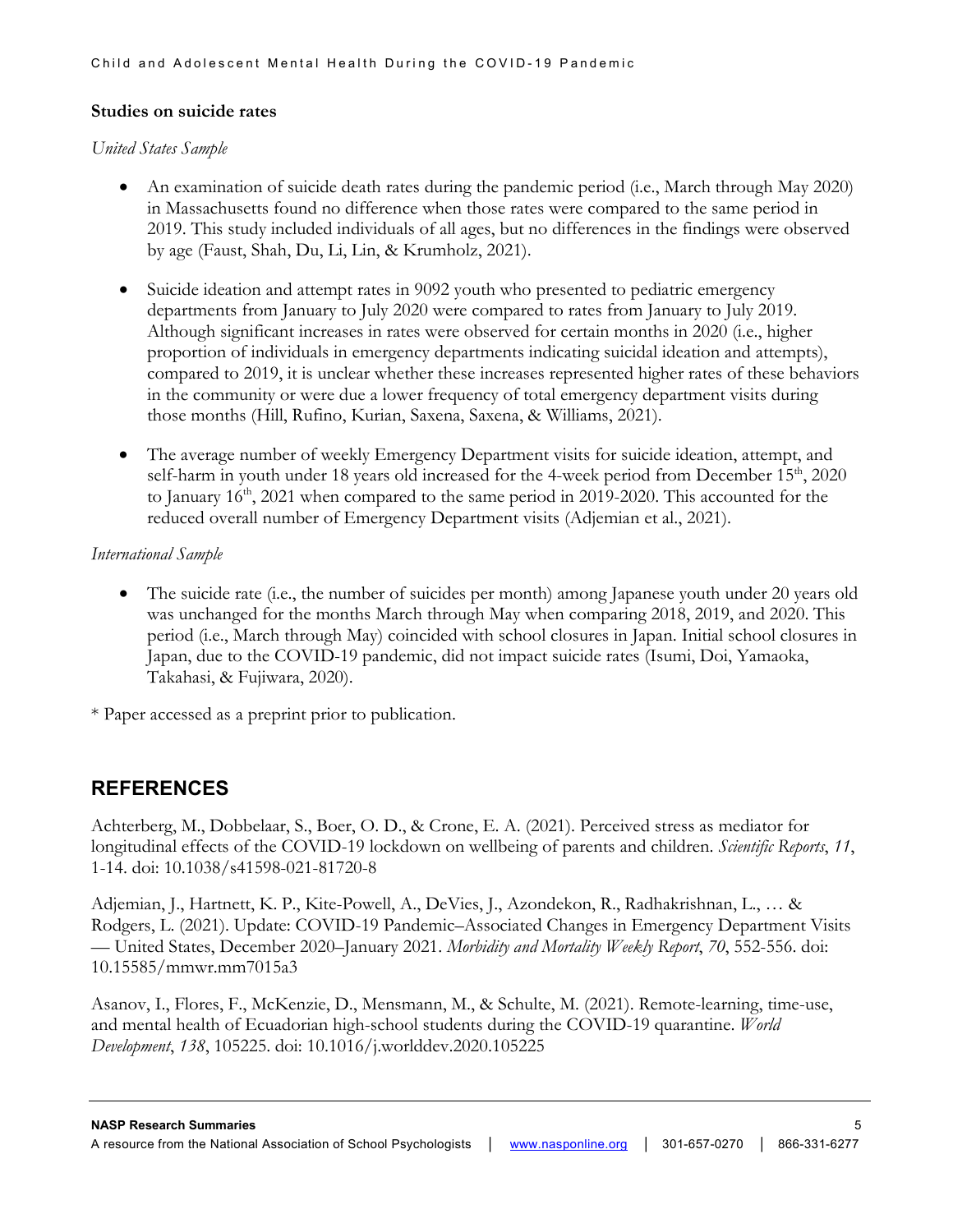Breaux, R., Dvorsky, M. R., Marsh, N. P., Green, C. D., Cash, A. R., Shroff, D. M., ... & Becker, S. P. (2021). Prospective impact of COVID‐19 on mental health functioning in adolescents with and without ADHD: protective role of emotion regulation abilities. *Journal of Child Psychology and Psychiatry*. Advance online publication. doi: 10.1111/jcpp.13382

Cost, K. T., Crosbie, J., Anagnostou, E., Birken, C. S., Charach, A., Monga, S., ... & Korczak, D. J. (2021). Mostly worse, occasionally better: impact of COVID-19 pandemic on the mental health of Canadian children and adolescents. *European Child & Adolescent Psychiatry*, 1-14. doi: 10.1007/s00787-021-01744-3

Duan, L., Shao, X., Wang, Y., Huang, Y., Miao, J., Yang, X., & Zhu, G. (2020). An investigation of mental health status of children and adolescents in china during the outbreak of COVID-19. *Journal of Affective Disorders*, *275*, 112-118. doi: 10.1016/j.jad.2020.06.029

Dumas, T. M., Ellis, W., & Litt, D. M. (2020). What does adolescent substance use look like during the COVID-19 pandemic? Examining changes in frequency, social contexts, and pandemic-related predictors. Journal of Adolescent Health, 67, 354-361. doi: 10.1016/j.jadohealth.2020.06.018

Faust, J. S., Shah, S. B., Du, C., Li, S. X., Lin, Z., & Krumholz, H. M. (2021). Suicide deaths during the CoViD-19 stay-at-home advisory in Massachusetts, March to May 2020. JAMA Network Open, 4, e2034273-e2034273. doi: 10.1001/jamanetworkopen.2020.34273

Glynn, L. M., Davis, E. P., Luby, J. L., Baram, T. Z., & Sandman, C. A. (2021). A predictable home environment may protect child mental health during the COVID-19 pandemic. *Neurobiology of Stress*, *14*, 100291. doi: 10.1016/j.ynstr.2020.100291

Hawke, L. D., Barbic, S. P., Voineskos, A., Szatmari, P., Cleverley, K., Hayes, E., ... & Henderson, J. L. (2020a). Impacts of COVID-19 on Youth Mental Health, Substance Use, and Well-being: A Rapid Survey of Clinical and Community Samples. *The Canadian Journal of Psychiatry*, *65*, 701-709. doi: 10.1177/0706743720940562

Hawke, L. D., Hayes, E., Darnay, K., & Henderson, J. (2021). Mental health among transgender and gender diverse youth: An exploration of effects during the COVID-19 pandemic. *Psychology of Sexual Orientation and Gender Diversity*. Advance online publication. doi: 10.1037/sgd0000467

Hawke, L. D., Monga, S., Korczak, D., Hayes, E., Relihan, J., Darnay, K., ... & Henderson, J. (2020b). Impacts of the COVID‐19 pandemic on youth mental health among youth with physical health challenges. *Early Intervention in Psychiatry*. Advance online publication. doi: 10.1111/eip.13052

Hill, R. M., Rufino, K., Kurian, S., Saxena, J., Saxena, K., & Williams, L. (2021). Suicide ideation and attempts in a pediatric emergency department before and during COVID-19. *Pediatrics*, *147*, e2020029280. doi: 10.1542/peds.2020-029280.

Isumi, A., Doi, S., Yamaoka, Y., Takahashi, K., & Fujiwara, T. (2020). Do suicide rates in children and adolescents change during school closure in Japan? The acute effect of the first wave of COVID-19 pandemic on child and adolescent mental health. *Child Abuse*  $\mathcal{Q}$  Neglect, 110, 104680. doi: 10.1016/j.chiabu.2020.104680

Jiao, W. Y., Wang, L. N., Liu, J., Fang, S. F., Jiao, F. Y., Pettoello-Mantovani, M., & Somekh, E. (2020). Behavioral and emotional disorders in children during the COVID-19 epidemic. *The Journal of Pediatrics*, *221*, 264-266. doi: 10.1016/j.jpeds.2020.03.013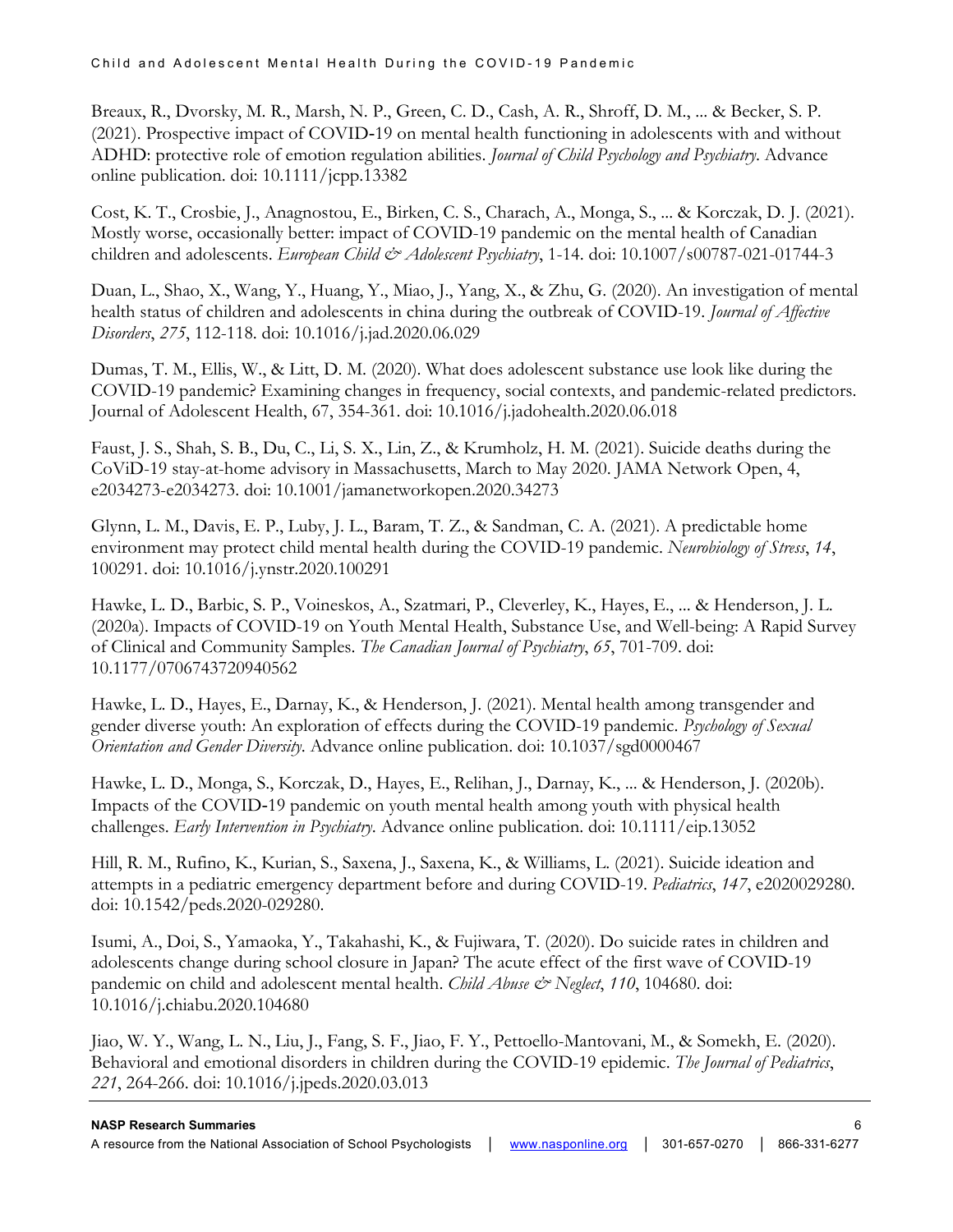Leeb, R. T., Bitsko, R. H., Radhakrishnan, L., Martinez, P., Njai, R., & Holland, K. M. (2020). Mental health–related emergency department visits among children aged< 18 years during the COVID-19 pandemic—United States, January 1–October 17, 2020. *Morbidity and Mortality Weekly Report*, *69*, 1675. doi: 10.15585/mmwr.mm6945a3

Liu, Q., Zhou, Y., Xie, X., Xue, Q., Zhu, K., Wan, Z., ... & Song, R. (2021). The prevalence of behavioral problems among school-aged children in home quarantine during the COVID-19 pandemic in china. *Journal of Affective Disorders*, *279*, 412-416. doi: 10.1016/j.jad.2020.10.008

de Miranda, D. M., da Silva Athanasio, B., de Sena Oliveira, A. C., & Silva, A. C. S. (2020). How is COVID-19 pandemic impacting mental health of children and adolescents?. *International Journal of Disaster Risk Reduction*, 101845. doi: 10.1016/j.ijdrr.2020.101845

Penner, F., Ortiz, J. H., & Sharp, C. (2021). Change in Youth Mental Health During the COVID-19 Pandemic in a Majority Hispanic/Latinx US Sample. *Journal of the American Academy of Child & Adolescent Psychiatry*, *60*, 513-523. doi: 10.1016/j.jaac.2020.12.027

Phelps, C., & Sperry, L. L. (2020). Children and the COVID-19 pandemic. *Psychological Trauma: Theory, Research, Practice, and Policy*, *12*(S1), S73-S75. doi: 10.1037/tra0000861

Rosen, Z., Weinberger-Litman, S. L., Rosenzweig, C., Rosmarin, D. H., Muennig, P., Carmody, E. R., ... & Litman, L. (2020). *Anxiety and distress among the first community quarantined in the US due to COVID-19: Psychological implications for the unfolding crisis*. PsyArXiv.<https://psyarxiv.com/7eq8c/download?format=pdf>

Rossen, L. M., Hedegaard, H., Warner, M., Ahmad, F. B., Sutton, P. D. (2021) Early provisional estimates of drug overdose, suicide, and transportation-related deaths: Nowcasting methods to account for reporting lags. *Vital Statistics Rapid Release, 11,* 1-20. doi: 10.15620/cdc:101132

Tang, S., Xiang, M., Cheung, T., & Xiang, Y. T. (2021). Mental health and its correlates among children and adolescents during COVID-19 school closure: The importance of parent-child discussion. *Journal of Affective Disorders*, *279*, 353-360. doi: 10.1016/j.jad.2020.10.016

Theis, N., Campbell, N., De Leeuw, J., Owen, M., & Schenke, K. C. (2021). The effects of COVID-19 restrictions on physical activity and mental health of children and young adults with physical and/or intellectual disabilities. *Disability and Health Journal*, 101064. doi: 10.1016/j.dhjo.2021.101064

Tucker, J. S., D'Amico, E. J., Pedersen, E. R., Garvey, R., Rodriguez, A., & Klein, D. J. (2020). Behavioral health and service usage during the COVID-19 pandemic among emerging adults currently or recently experiencing homelessness. *Journal of Adolescent Health*, *67*, 603-605. doi: 10.1016/j.jadohealth.2020.07.013

Westrupp, E., Bennett, C., Berkowitz, T. S., Youssef, G., Toumbourou, J., Tucker, R., ... & Sciberras, E. (2020). *Child, parent, and family mental health and functioning in Australia during COVID-19: Comparison to prepandemic data.* PsyArXiv.<https://psyarxiv.com/ydrm9/download?format=pdf>

Whittle, S., Bray, K., Lin, S., & Schwartz, O. (2020). *Parenting and child and adolescent mental health during the COVID-19 pandemic.* PsyArXiv.<https://psyarxiv.com/ag2r7/download?format=pdf>

Verlenden, J. V., Pampati, S., Rasberry, C., Liddon, N., Hertz, M., Kilmer, G., … & Either, K. A. (2021). Association of children's mode of school instruction with child and parent experiences and well-being